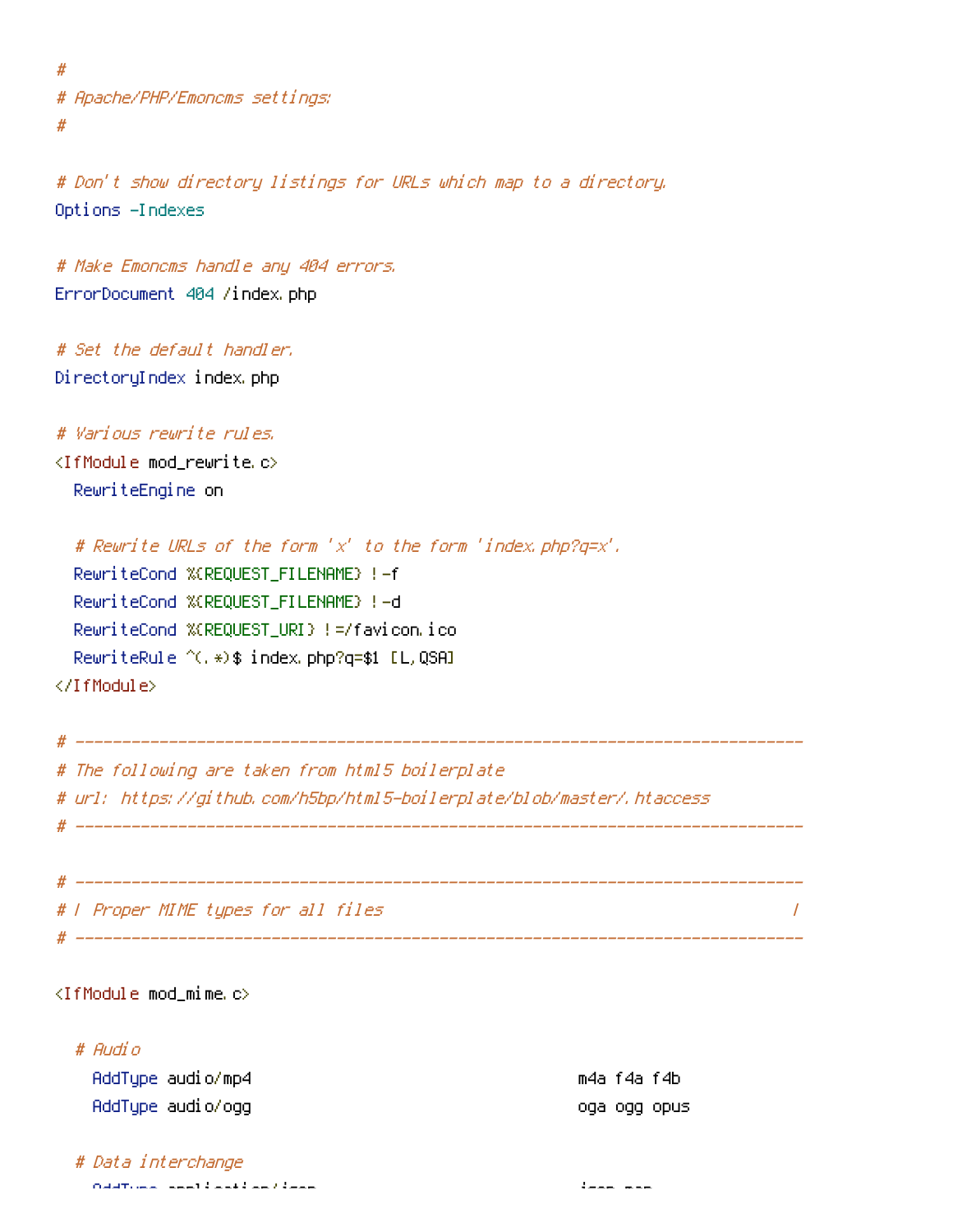| HOOTYPe application/json                         | json map        |
|--------------------------------------------------|-----------------|
| AddType application/ld+json                      | jsonld          |
| # JavaScript                                     |                 |
| # Normalize to standard type.                    |                 |
| # http://tools.ietf.org/html/rfc4329#section-7.2 |                 |
| AddType application/javascript                   | js.             |
| # Video                                          |                 |
| AddType video/mp4                                | f4v f4p m4v mp4 |
| AddType video/ogg                                | ogv             |
| AddType video/webm                               | <b>Mehm</b>     |
| AddType video/x-flv                              | flv             |
| # Web fonts                                      |                 |
| AddType application/font-woff                    | ⊎off            |
| AddType application/vnd ms-fontobject            | eot             |

# Browsers usually ignore the font MIME types and simply sniff the bytes # to figure out the font type. # http://mimesniff.spec.whatwg.org/#matching-a-font-type-pattern

# Chrome however, shows <sup>a</sup> warning if any other MIME types are used for # the following fonts.

| AddType application/x-font-ttf | tte ttf |  |
|--------------------------------|---------|--|
| AddType font/opentype          | int fi  |  |

# # Make SVGZ fonts work on the iPad.

# https://twitter.com/FontSquirrel/status/14855840545

| AddTupe          | image/svg+xml | svaz        |
|------------------|---------------|-------------|
| AddEncoding gzip |               | <b>SVQZ</b> |

### # Other

| AddType application/octet-stream            | safariextz       |
|---------------------------------------------|------------------|
| AddType application/x-chrome-extension      | crx.             |
| AddType application/x-opera-extension       | oex              |
| AddType application/x-web-app-manifest+json | webapp           |
| AddType application/x-xpinstall             | xpi              |
| AddType application/xml                     | atom rdf rss xml |
| AddType image/webp                          | webp             |
| $\sim 100$                                  |                  |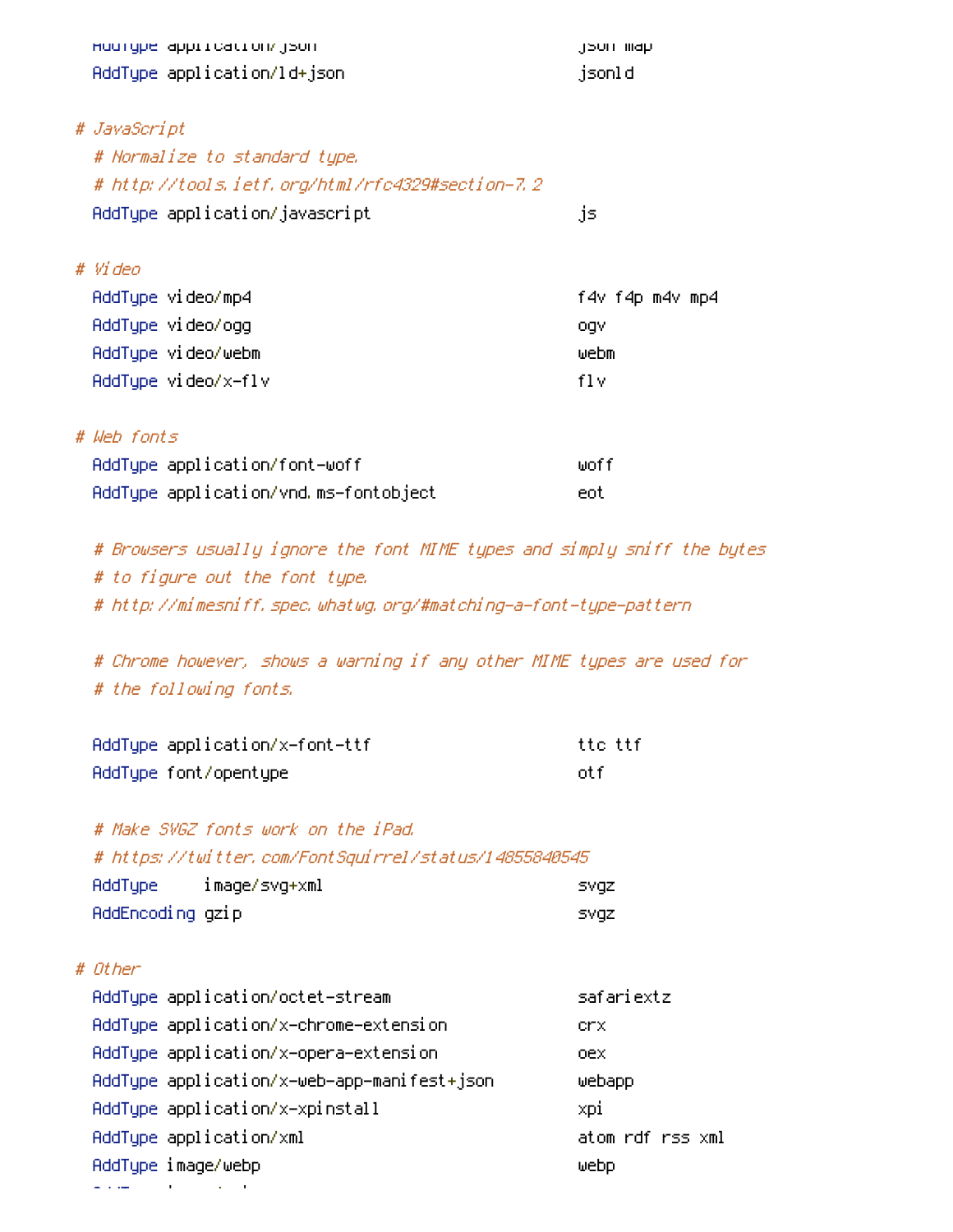| HddType image/x-icon        | cur               |
|-----------------------------|-------------------|
| AddType text/cache-manifest | appcache manifest |
| AddTupe text/vtt            | vt ti             |
| AddType text/x-component    | htc.              |
| AddType text/x-vcard        | vef               |

</IfModule>

| #   UTF-8 encoding |  |
|--------------------|--|
|                    |  |

```
# Use UTF-8 encoding for anything served as `text/html` or `text/plain`.
AddDefaultCharset utf-8
```
#### # Force UTF-8 for certain file formats.

<IfModule mod\_mime.c>

AddCharset utf-8 .atom .css .js .json .jsonld .rss .vtt .webapp .xml </IfModule>

```
# ------------------------------------------------------------------------------
# | Compression |
# ------------------------------------------------------------------------------
```
<IfModule mod\_deflate.c>

```
# Force compression for mangled headers.
    # http://developer.yahoo.com/blogs/ydn/posts/2010/12/pushing-beyond-gzipping
    <IfModule mod_setenvif.c>
        <IfModule mod_headers.c>
            SetEnvIfNoCase ^(Accept-EncodXng|X-cept-Encoding|X{15}|~{15}|-{15})$
\hat{C}((gzipLdeflate)\s*,?\s*)+L[X~-]{4,13}$ HAVE_Accept-Encoding
            RequestHeader append Accept-Encoding "gzip,deflate" env=HAVE_Accept-Encoding
        </IfModule>
    </IfModule>
    # Compress all output labeled with one of the following MIME-types
    # (for Apache versions below 2.3.7, you don't need to enable `mod_filter`
    # and can remove the `<IfModule mod_filter.c>` and `</IfModule>` lines
    # as `AddOutputFilterByType` is still in the core directives).
    <IfModule mod_filter.c>
```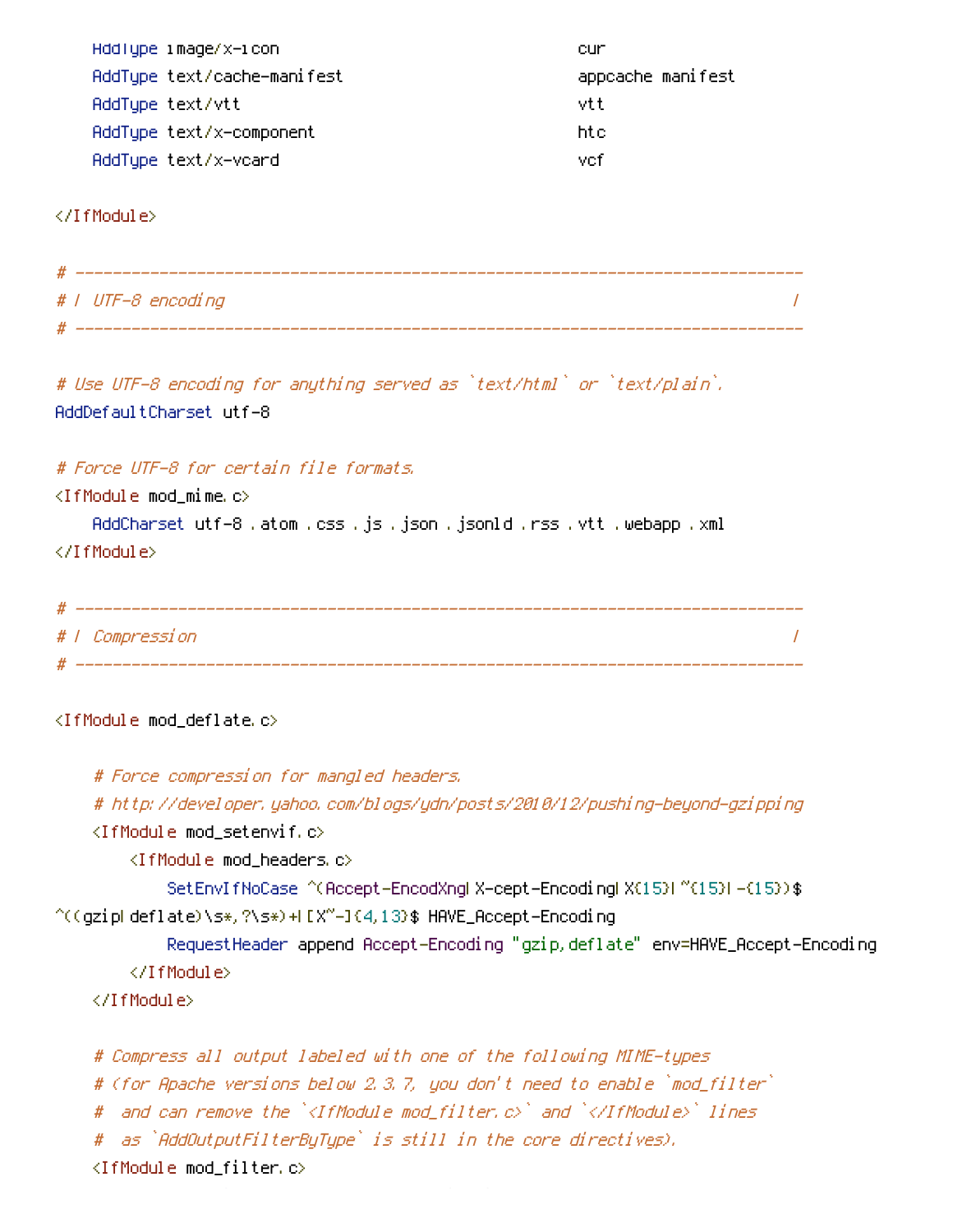```
AddOutputFilterByType DEFLATE application/atom+xml \
                                  application/javascript \
                                  application/json \
                                  application/ld+json \
                                  application/rss+xml \
                                  application/vnd.ms-fontobject \
                                  application/x-font-ttf \
                                  application/x-web-app-manifest+json \
                                  application/xhtml+xml \
                                  application/xml \
                                  font/opentype \
                                  image/svg+xml \
                                  image/x-icon \
                                  text/css \
                                  text/html \
                                  text/plain \
                                  text/x-component \
                                  text/xml
</IfModule>
```
</IfModule>

| # |                 |  |
|---|-----------------|--|
|   | #   File access |  |
|   |                 |  |

# Block access to directories without <sup>a</sup> default document.

# You should leave the following uncommented, as you shouldn't allow anyone to # surf through every directory on your server (which may includes rather private # places such as the CMS's directories).

<IfModule mod\_autoindex.c> Options -Indexes </IfModule>

# - - - - - - - - - - - - - - - - - - - - - - - - - - - - - - - - - - - - - - -

# Block access to hidden files and directories. # This includes directories used by version control systems such as Git and SVN.